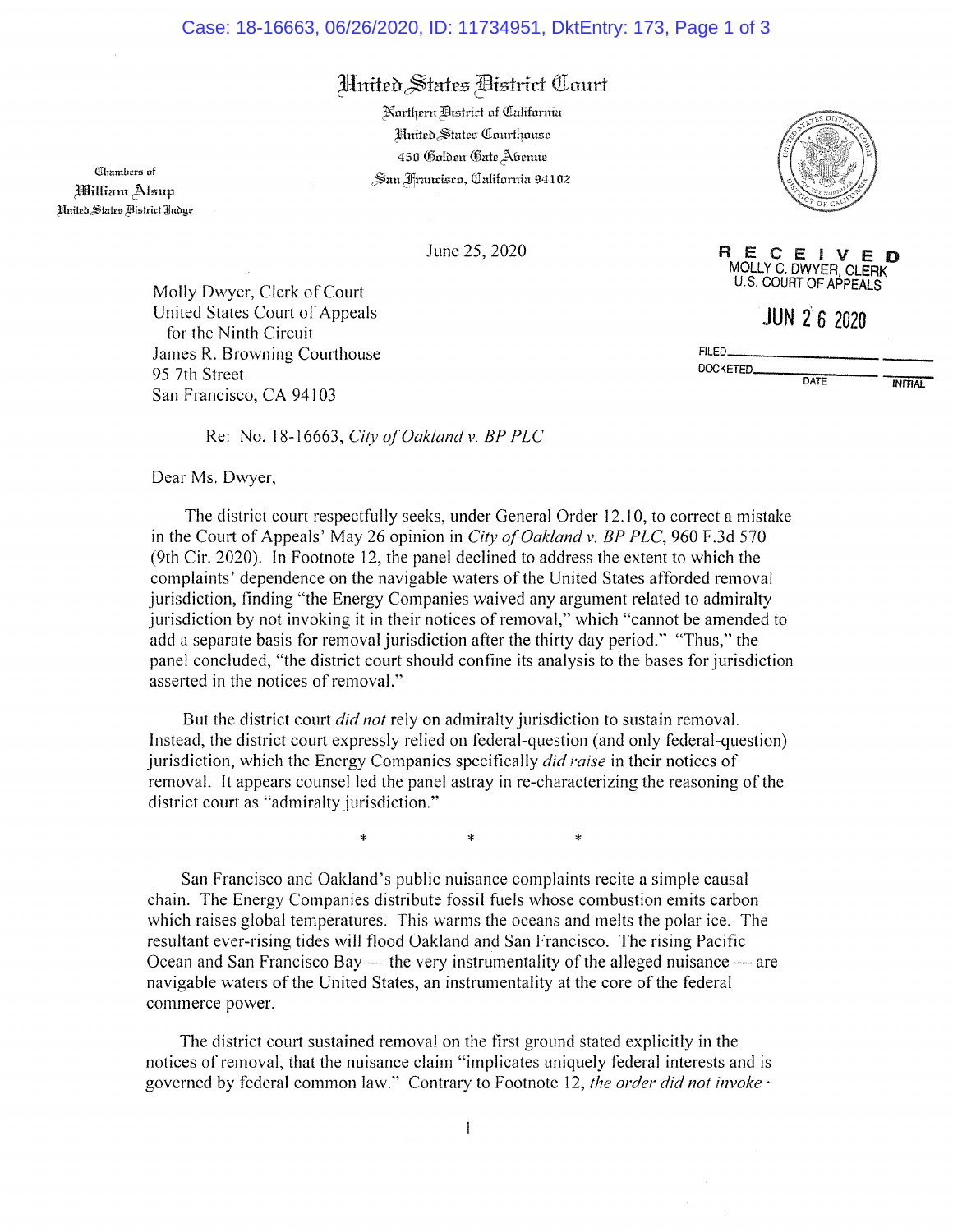*admiralty jurisdiction.* Yet on review, the panel declined to address whether jurisdiction arises from the fact that the very instrument of the alleged nuisance comprises the navigable waters of the United States. Instead, Footnote 12 only stated, as had been argued by the Cities, that the Energy Companies had waived "admiralty jurisdiction by not invoking it in their notices of removal."

Respectfully, Footnote 12 confused federal-question jurisdiction arising out of the navigable waters of the United States with admiralty jurisdiction. Admiralty jurisdiction does arise on the navigable waters, but extends only to conduct bearing a "substantial relationship to traditional maritime activity." *Ali v. Rogers,* 780 F.3d 1229, 1235 (9th Cir. 2015). On the other hand, the broader federal commerce power involving the navigable waters dates to the founding of our nation and spans activity such as the Army Corps of Engineers' infrastructure oversight *(e.g.,* wharves, piers, levies, dams, and bridges) and the EPA's water-pollution regulation. *See Gibbons v. Ogden,* 22 U.S. (9 Wheat.) 1, 189-99 (1824); *see, e.g., 33* U.S.C. §§ 401, 403, 1251 *et seq.* 

"There is no federal general common law," but there is federal common law. *Erie*  left to the states what ought to be theirs, and kept for federal law what ought to be federal. *See generally,* Friendly, *J., In Praise of Erie — And of the New Federal Common Law,* 39 N.Y.U. L. Rev. 383, 405 (1964). The United States Supreme Court has long recognized that "[e]nvironmental protection is undoubtedly an area within national legislative power, one in which federal courts may fill in statutory interstices, and, if necessary, even fashion federal law." *Am. Elec. Power Co. v. Connecticut,* 564 U.S. 410, 421 (2011) (quotation marks omitted). In the modern seminal case addressing the pollution of Lake Michigan, the Supreme Court explained that "[w]hen we deal with air and water in their ambient or interstate aspects, there is a federal common law." Though that case undoubtedly arose on navigable water, the Supreme Court ignored admiralty jurisdiction, instead holding the nuisance claims, "founded on federal common law," arose "under the `laws' of the United States within the meaning of § 1331 []." *Illinois v. City of Milwaukee,* 406 U.S. 91, 99, 103 (1972).

So too here. The navigable waters of the United States serve as a bedrock of federal common law and federal-question jurisdiction, not just of admiralty jurisdiction. Even if the Energy Companies could and did waive admiralty jurisdiction as a ground for removal, the district court did not sustain removal under (and did not mention) admiralty jurisdiction. Rather, the district court found the complaints' necessary dependence on the navigable waters as the instrumentality of the alleged nuisance raised a federal question based in federal common law, grounds expressly stated in the notices of removal.

Last, because the notices of removal raised federal-question jurisdiction, the postremoval supplemental briefing in the district court properly reinforced those grounds. Expiration of the "thirty day period" bars "amend[ment] to add *a separate* basis for removal jurisdiction." But it does not bar amendment to remedy previously-raised, though defective, grounds. *ARCO Envil. Remed. v. Dep't of Health & Envtl. Qual. of Mont.,* 213 F.3d 1108, 1117 (9th Cir. 2000) (emphasis added); *Barrow Dev. Co. v. Fulton Ins. Co.,* 418 F.2d 316, 317-18 (9th Cir. 1969). That the parties' post-removal supplemental briefing did partially address admiralty jurisdiction is beside the point